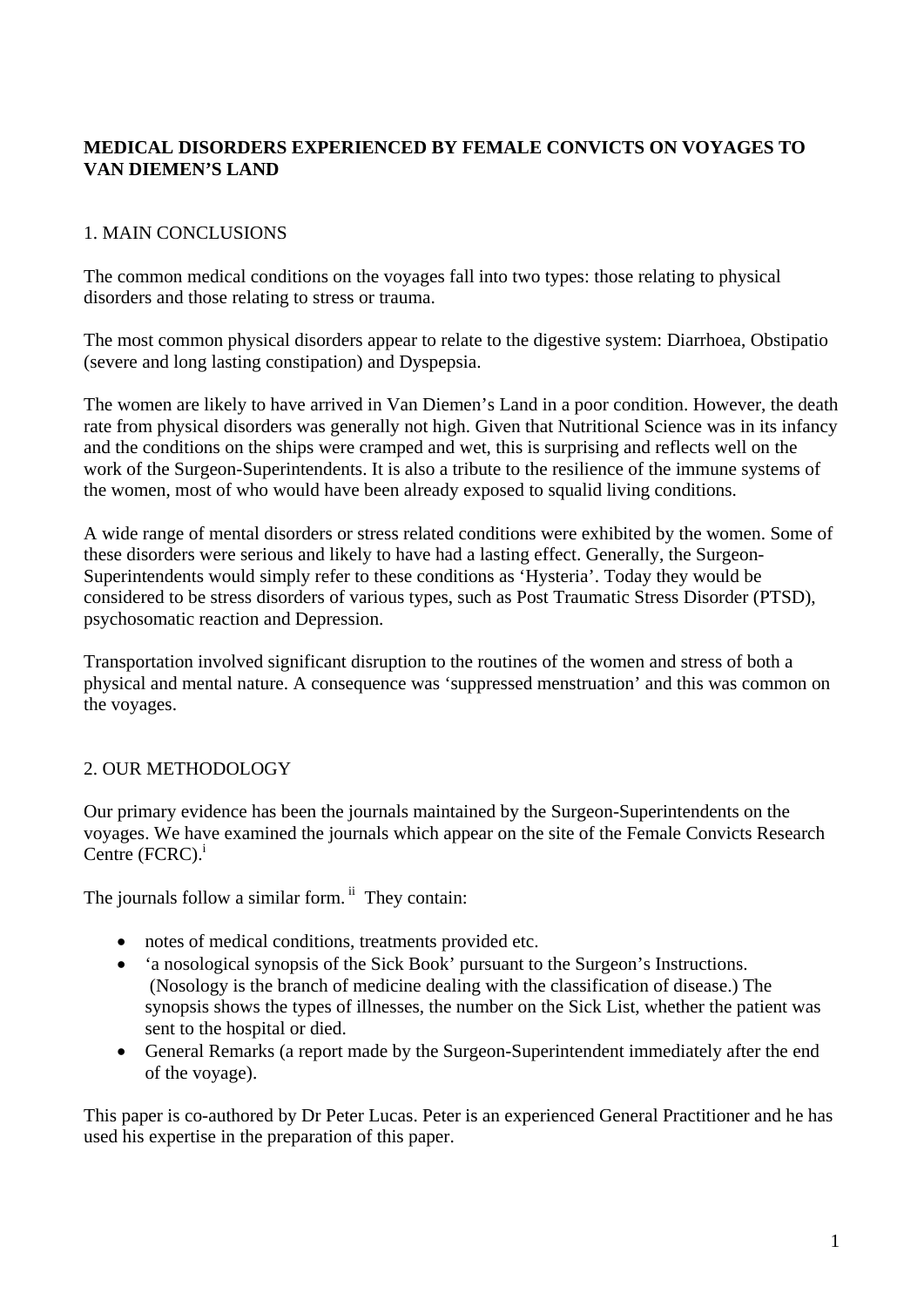## *Limitations*

Although the journals are a valuable source of evidence, there are limitations, namely:

- The Surgeon-Superintendents did not record all cases of particular illnesses. On occasions a Surgeon-Superintendent would state that he did not record individual cases of a disorder as the disorder was so common. Thus it is not possible to be precise about actual number of particular illnesses.
- The Surgeon-Superintendents of course wrote in terms of the knowledge and language of their times. An example is the state of Nutritional Science. We know today that a nutritional deficiency can lead to a range of conditions, for example, a vitamin B12 deficiency (caused by lack of animal products) can lead to anaemia and a vitamin D deficiency (caused by lack of sunshine, dairy products, fish oil and greens) can lead to Rickets and low immunity to disease. The consequence of these deficiencies was not then understood. The study of Nutritional Science was accelerated in 1785 by the so called 'Chemical Revolution' in France. Ideas began to be tested in a scientific way but progress was slow. In 1842 George Budd, Professor of Medicine at King's College, London in an important lecture to the profession, entitled 'Disorders resulting from Defective Nutrition' said that:

There is no subject of more interest to the physiologist…than the disorders resulting from defective nourishment….These disorders are, no doubt, frequently presented by the destitute poor in our large towns; but…from our not being acquainted with the all the circumstances in which they arise *their real cause escapes us*…iii (Emphasis added.)

### 3. THE PRE-EXISTING CONDITION OF THE WOMEN

A degree of selection operated as which women boarded the convict ships. The consequence was that the women were likely to have had tough immune systems and constitutions. Such people had a fair chance of survival in Van Diemen's Land.

The women were raised in an environment in which they depended on their immune system to survive. Generally they were exposed to living conditions which by the standards of today were unhygienic. Indeed, since infancy they are likely to have ingested significant amounts of human and animal faecal matter. This would have happened in their daily living as they did not wash their hands regularly, or at all. Crops may have be fertilised with animal and human faeces and they lived in close proximity to animals (for example, Irish peasants kept the pig in the home when they could afford one).

Many of the women did not see any reason at all for hygiene. Surgeon-Superintendent Moody on the *Blackfriar* (1851) ordered one of the Irish women to wash a 'dirty, squalid child' to which she replied indignantly:

> Glory be to God, I have raised nine of them and never put a drop of water on one of them!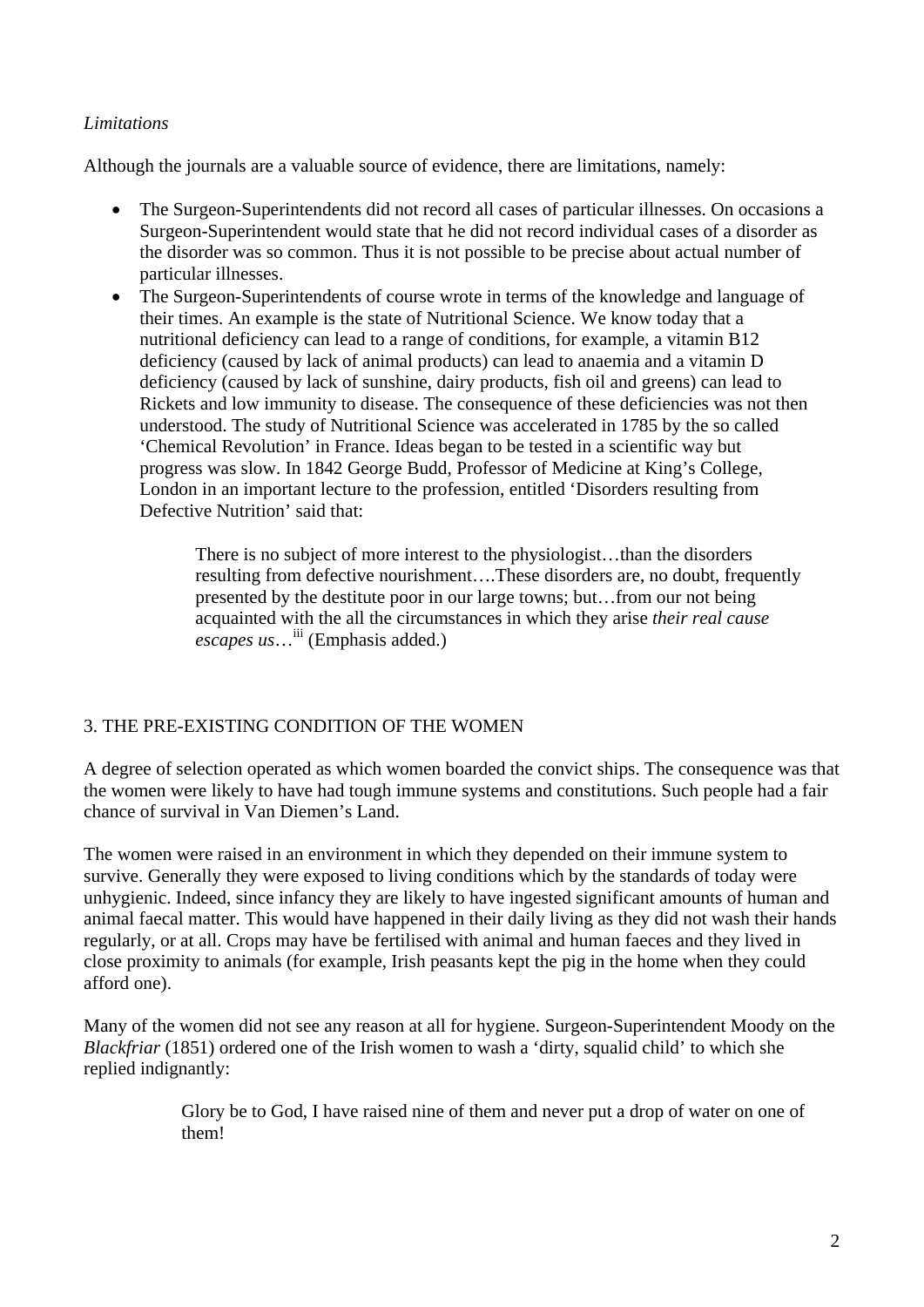Paradoxically for many of the women, exposure to germs may have been to their advantage as it made them more likely to survive a voyage on a convict ship. They had grown to adulthood and their immunity from germs would have well developed. Today it is recognized that a certain amount of faecal micro biota can be of benefit to infants who have not been exposed to a diverse range of microbes. In recent years the medical profession has taken what appears to be a radical step by correcting an immune deficiency via a transplantation technique (involving the introduction of faecal micro biota into the gut of the infant). iv

There was also an element of selection as to which convicts were accepted for the voyage. The Surgeon-Superintendents had the role of selecting suitable convicts. Their written Instructions provided:

8. He [the Surgeon-Superintendent] is not to receive on board any convict for transportation, unless he be in a state of health that his life is not likely to be endangered by the voyage, and unless he be free from any infectious disorder…and he is to observe that old age and infirmity is not to be a cause of rejection.

Thus convicts unlikely to survive the voyage or who had the symptoms of an infectious disorder would, or should, have been rejected. The Surgeon-Superintendents certainly had an incentive to do so. It would reflect badly on the Surgeon-Superintendents if a large number of convicts died on the voyage.<sup>v</sup>

It must be recognized that the internment of the women before the voyage may have adversely affected their health and mental well-being. For long periods many of the women were kept in cold and dark prisons and provided with poor diets. As a result they would have been more likely to fall victim to a range of disorders on the voyage. Even so, they were a robust group and a welcome addition to the gene pool of the early Australian population.

### 4. THE COMMON PHYSICAL DISORDERS ON THE VOYAGES

#### 4.1 DISORDERS OF THE DIGESTIVE SYSTEM

Disorders of the digestive system appear to be the most common medical condition. They could take a variety of forms.

The condition is described by David Thompson, the Surgeon-Superintendent on the *New Grove*  (1835). He was an experienced Surgeon-Superintendent and this was his third voyage. He made the general observation:

> The number of persons daily applying for medical assistance is in general considerable, especially at the commencement of the voyage. The change in the diet, in the habits of life, as regards exercise, sea sickness, depression and anxiety of mind arising from their situation all tend to predispose the body to disease. The most common of these morbid afflictions are those arising from a disordered state of the *Prima Via*,<sup>vi</sup> indicated by headache, febrile affection, bowels either constipated or loose, sickness, foul tongue etc….These are by far the most frequent complaints on board [and are]…in general of a short duration…a detailed account in a medical journal would be superfluous.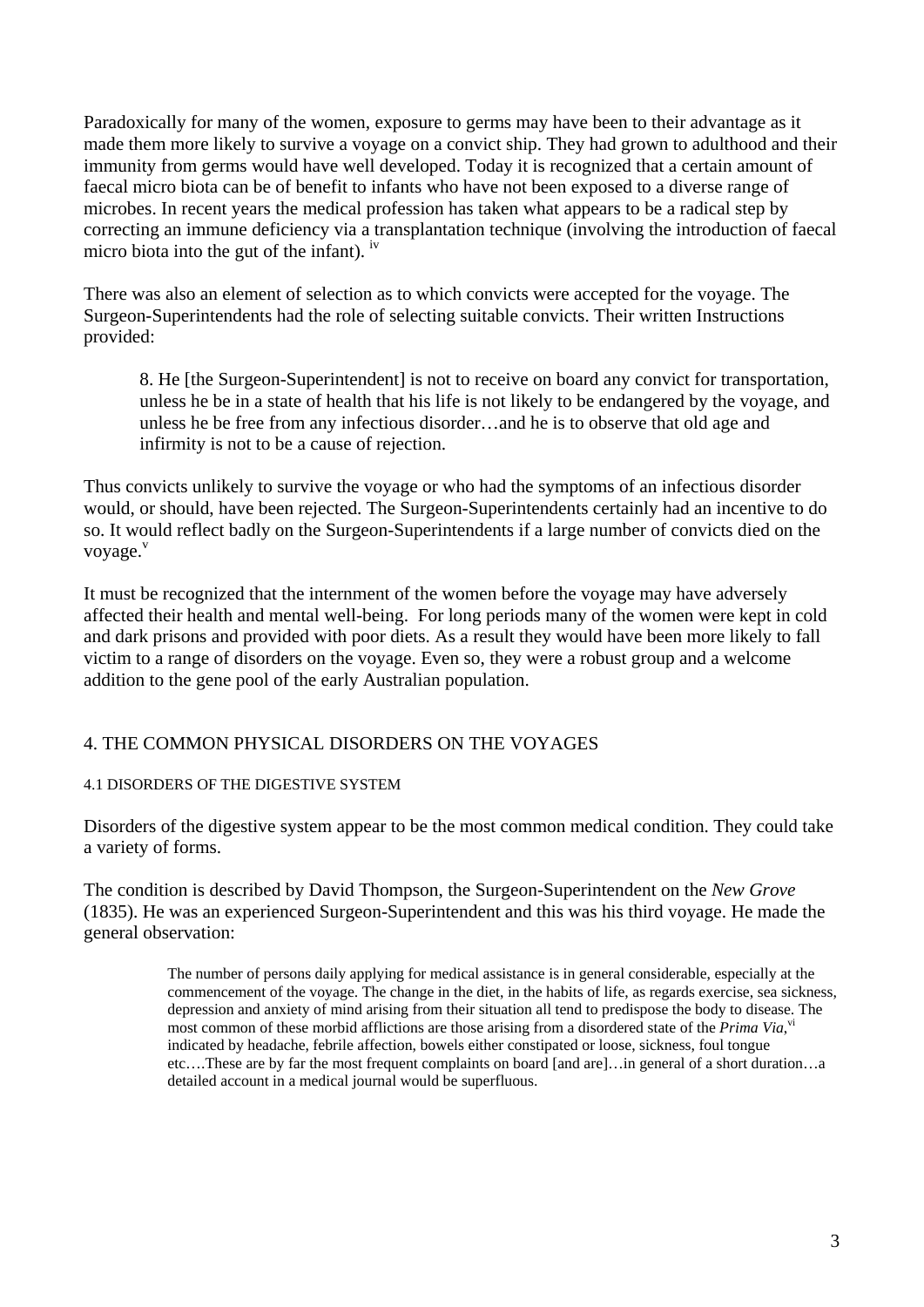## *Diarrhoea*

Diarrhoea was very common on voyages. It would have been difficult to avoid given the crowded conditions, the vomiting and the lack of facilities to maintain personal hygiene. The contamination of water and food against a background of poor diet and possible nutritional deficiencies would have ensured a high incidence of diarrhoea.

## For example:

- *Tasmania* (1845). 20 cases (about 11% of the number of female convicts on board) were placed on the Sick List for Diarrhoea.
- *Mexborough* (1841). 13 cases (about 7% of the number of female convicts on board) were placed on the Sick List for Diarrhoea. One convict died on board of the condition.
- *East London* (1843). There were a significant number of deaths on the voyage: of the 133 female convicts, 19 died (14% of the women) and of the 49 children on board, 12 died (25% of the children). The Surgeon-Superintendent noted that the 19 convicts who died did so because of Diarrhoea.

A Medical Board of Inquiry was established to inquire into the 'unprecedented mortality' on this voyage. The Board's report is dated 5 October 1843. It found that Surgeon-Superintendent had not been responsible for the high death rate. It also found that the deaths had result from both Diarrhoea and Scurvy. Most deaths had resulted from Scurvy as the prisoners had 'obstinately refused' lime juice and the like to ward off Scurvy. Diarrhoea was also a factor. This was caused by the convicts 'filthy habits', namely depositing faeces and urine over the decks during the night (which would then be washed into the areas where the women lived).

The death of the children on the *East London* is discussed below (paragraph 5.4).

- *Margaret* (1843). Nine cases (about 6% of the number of female convicts on board) were placed on the Sick List for Diarrhoea.
- *Emma Eugenia* (1844). Seven cases (about 7% of the number of female convicts on board) were placed on the Sick List for Diarrhoea. Significantly the Surgeon-Superintendent wrote in his report that Diarrhoea was the 'prevailing complaint' throughout the voyage. 'Scarcely a day passed without a case' but when 'instantly attended to the disease was easily and speedily removed without confinement to bed or admission to the hospital'.
- *Tasmania* (1845). 20 cases (about 11% of the number of female convicts on board) were placed on the Sick List for Diarrhoea.
- *St Vincent* (1850). 23 cases (about 10% of the number of female convicts on board) were placed on the Sick List for Diarrhoea. The Surgeon-Superintendent considered that this was the 'prevailing affliction' on the voyage and that it was induced by salt provisions. The condition was soon cured after treatment in the Hospital.
- *Sir Robert Seppings* (1852). 54 cases (about 25% of the number of female convicts on board) were placed on the Sick List for Diarrhoea.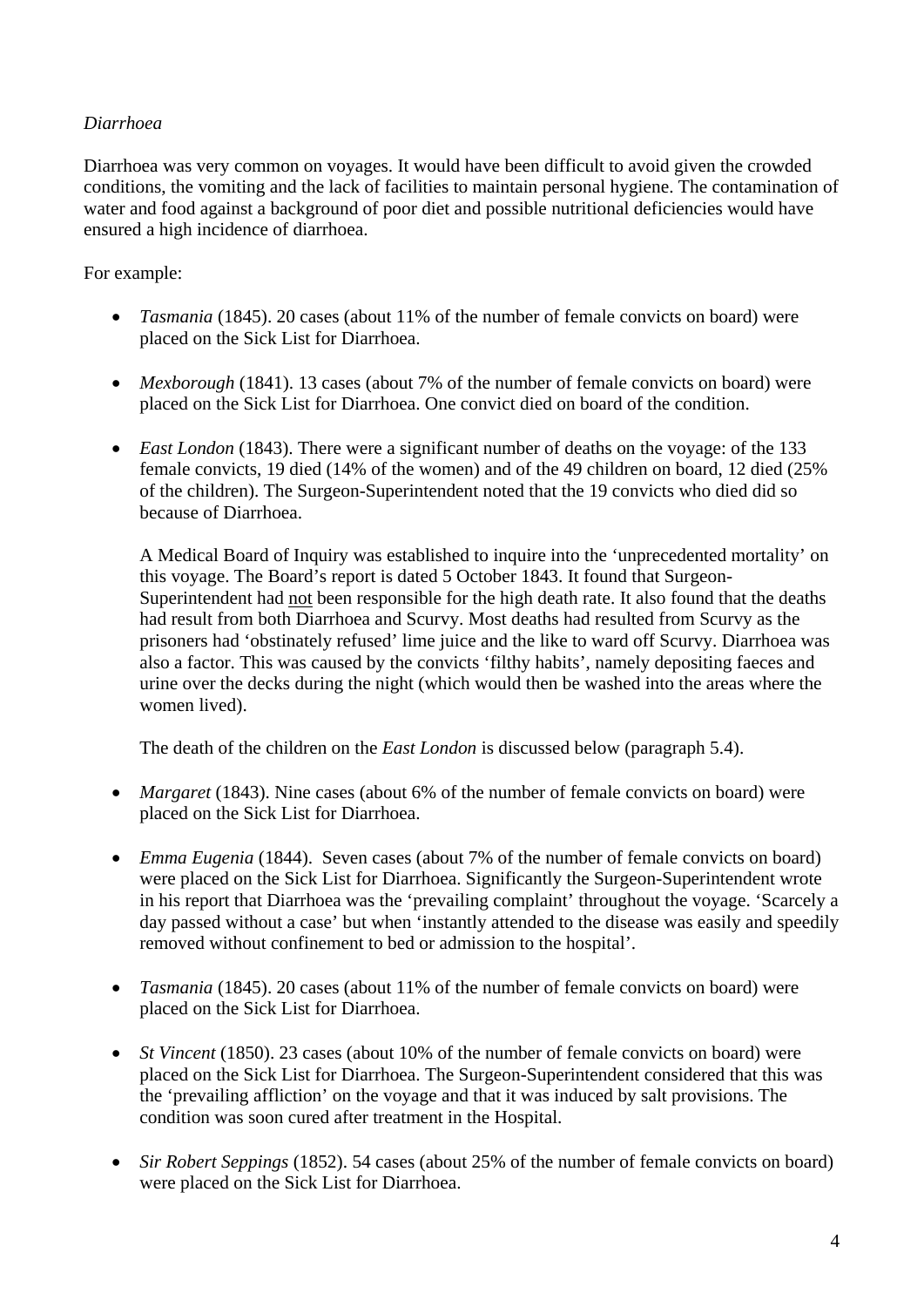## *Obstipatio*

This means severe and long last constipation. It was common on the voyages. Probable causes were lack of fibre in the diet and lack of exercise. In the tropics dehydration would also have been likely unless the women drank large amounts of water, which they probably did not. It can also be caused by opium and this was commonly prescribed by the Surgeon-Superintendents.

### *Dyspepsia*

Dyspepsia is the impairment of the power or function of digestion, usually in the upper central region of the abdomen.<sup>vii</sup> It can be caused by many things, for example, bacterial contaminants, parasites (worms), a vitamin B deficiency and stress. It was common on voyages.

### For example:

- *Brothers* (1824). The Surgeon-Superintendent noted that the most common complaints were Dyspepsia, functional disturbance of the uterine system and Obstipatio. He complained that he did not have the medicines to treat all of these ailments.
- *Hope* (1842). 12 cases (about 6% of the number of female convicts on board) were placed on the Sick List for Dyspepsia.
- *Emma Eugenia* (1844). Four cases (about 2% of the number of female convicts on board) were placed on the Sick List for Dyspepsia. The Surgeon-Superintendent described the symptoms of one, Jane Hallard (Case 6) as follows:

Irregular appetite, flatulency, acidity, giddiness, ringing in the ears, restlessness at night, fatigue from slight exertion, heartburn, pain in the stomach occasionally, depression of spirits, countenance dingy, pale, pulse languid, tongue white, bowels slow.

• *Tory* (1848). 10 cases (about 6% of the number of female convicts on board) were placed on the Sick List for Dyspepsia. During the first months 'Dyspeptic afflictions' were common and presumably most were not placed on the Sick List.

#### 4.2 SEA SICKNESS

This was extremely common especially during the early part of the voyage.

For example:

- *Brothers* (1824) three weeks into the voyage many of the women were affected by sea sickness.
- *Midas* (1825) there were many cases during the early part of the voyage. After 25 days two thirds had been 'severely affected' by sea sickness, the symptoms being 'incessant vomiting' with no movement of the bowels. Laxatives and enemas were used as treatments. Some women were 'much reduced in consequence of not being able to retain anything in their stomach'. A number were placed in the Hospital.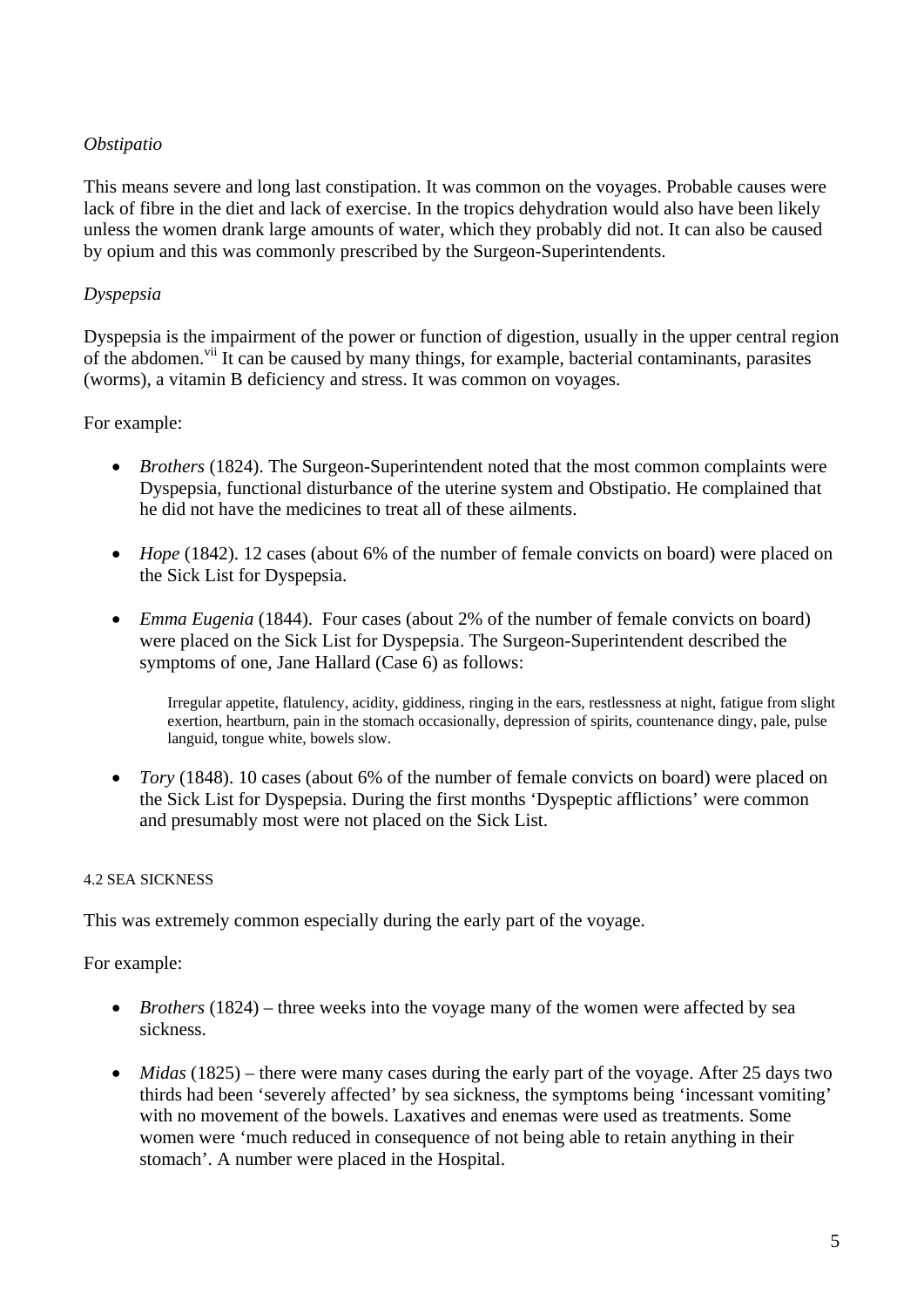#### 4.3 CATARRHUS

This condition is an inflammation of the mucous membrane, especially in the air passages of the head and throat, with a free discharge of mucus.<sup>viii</sup> The air on the ships below deck was likely to have been unhealthy. It was dark, cold and wet. Many women suffered from diarrhoea or sea sickness. The bilge water would have built up during the voyage. In these conditions fungi and moulds breed and microscopic particles are released into the air which would then be inhaled by the women. These are favourable conditions for the spread of illnesses such as Catarrhus.

### For example:

- *Mexborough* (1841) 12 cases (about 6% of the number of female convicts on board) were placed on the Sick List for Catarrhus.
- *Margaret* (1843). 10 cases (about 6% of the number of female convicts on board) were placed on the Sick List for Catarrhus.
- *Tasmania* (1845) 6 cases (about 3% of the number of female convicts on board) were placed on the Sick List for Catarrhus. The Surgeon-Superintendent said it was a 'wet and leaky' ship and the weather conditions unfavourable.
- *Tory* (1848). 6 cases (about 4% of the number of female convicts on board) were placed on the Sick List for Catarrhus.

#### 4.4 FEVERS

'Fevers' is a general term and is capable of referring a large number of conditions. The nosological synopsis of the Sick Book merely requires that fevers be set out under 'Continual' or 'Intermittent' fevers.

Fevers were a common condition. Clearly there may have been many causes including insanitary living conditions, insect bites (for example, from the fleas on rats and mice) and exposure to tropical disorders often spread through mosquito bites.

#### Examples:

• *Midas* (1825). There were 16 on the Sick List for 'Continued Fevers' and 4 for 'Intermittent Fevers' out of 43 on the list for the voyage. None were sent to the Hospital or died as a result.

### 5. LESS COMMON PHYSICAL DISORDERS

#### 5.1 DYSENTERY

Dysentery is any of the disorders marked by inflammation of the intestines, especially of the colon and attended by pain in the abdomen and the frequent passing of stools containing blood and mucus. Causes include bacteria, protozoa and parasitic worms.<sup>ix</sup> On a convict ship, due to the confined living areas, an occurrence of Dysentery was an alarming development. Widespread morbidity leading to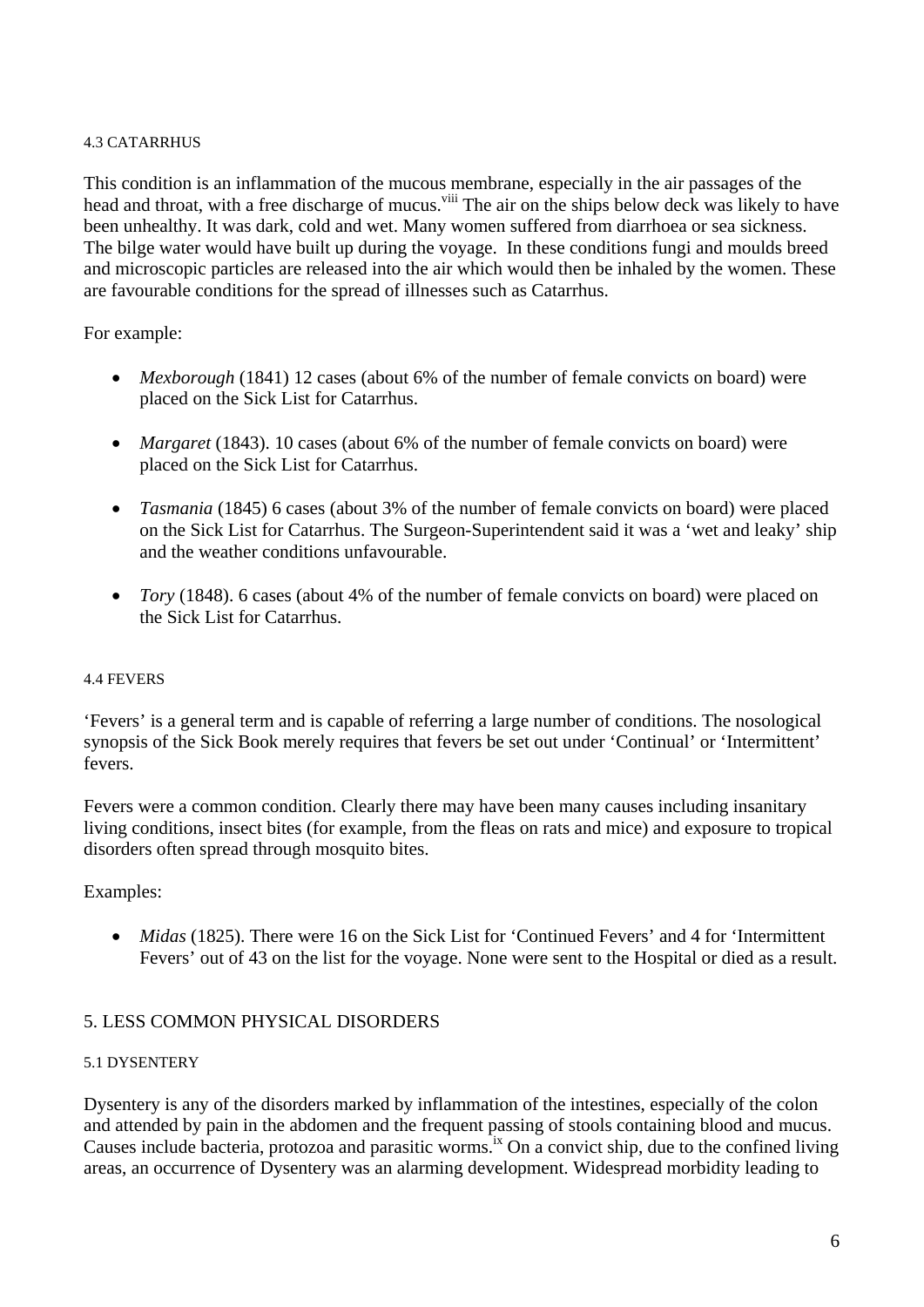mortality can result. Spread of the disease can be controlled by avoiding contact with persons with the disorder, personal hygiene and clean living conditions. It was not common on convict ships. There are some examples:

- *Garland Grove* (1843). There were three fatal cases and the Surgeon-Superintendent remarked on the 'great importance of such a disease occurring in a ship and a disease under such circumstances, always to be avoided.'
- *Tasmania (1845)*. There was one case and this was fatal.
- *Phoebe* (1845) 8 cases (about 5% of the number of female convicts on board) were placed on the Sick List for Dysentery. One died.

### 5.2 SYPHILIS

There were limited numbers of women placed on the Sick List because of Syphilis.

For example:

- *Mexborough* (1842). 3 cases (about 2% of the number of female convicts on board) were placed on the Sick List for Syphilis.
- *Rajah* (1841). 8 cases (about 4% of the number of female convicts on board) were placed on the Sick List for Syphilis.
- *Hope* (1843). 6 cases (about 3% of the number of female convicts on board) were placed on the Sick List for Syphilis.

#### 5.3 SCURVY

In the journals this is often called 'Scorbutus'. It is caused by a deficiency of vitamin C in the diet and marked by weakness, anemia, spongy gums, a tendency to haemorrhages in the nose and hardening of the muscles of the lower limbs. $^x$ 

In the field of Nutritional Science, Scurvy was the one disorder that had been the subject of systematic study. In 1746 an Englishman, James Lind, carried out controlled clinical trials of therapies for the treatment of Scurvy. He found that eating lemons and oranges was an effective treatment. However, he did not understand the cause of the disease. He thought that the cause was sea air clogging the pores of the skin, leading to a build-up of poison in the body. His reasoning was that eating citrus fruit cleared the pores of the skin. He did not consider that Scurvy could occur on land. By 1843 it was clear that his conclusion as to the cause of the disease was wrong. By that time there had been at last 20 outbreaks of Scurvy in English prisons. $X<sup>1</sup>$ 

The application of Lind's work was that on voyages Scurvy was prevented, or if it did occur, was well treated. However, in prisons and hulks, citrus fruit was not thought important. As a consequence, many convicts when they boarded ships must have been on the verge of developing Scurvy.

It may well be that the incidence of Scurvy was under reported by the Surgeon-Superintendents. Surgeon-Superintendent Peter Leonard of the *Atwick* (1838) considered that Scurvy was often hard to diagnose and was frequently confused with other conditions. In fact he considered that on a convict ship most of the diseases were connected with a 'Scorbutic tendency'. Case 8 in his list,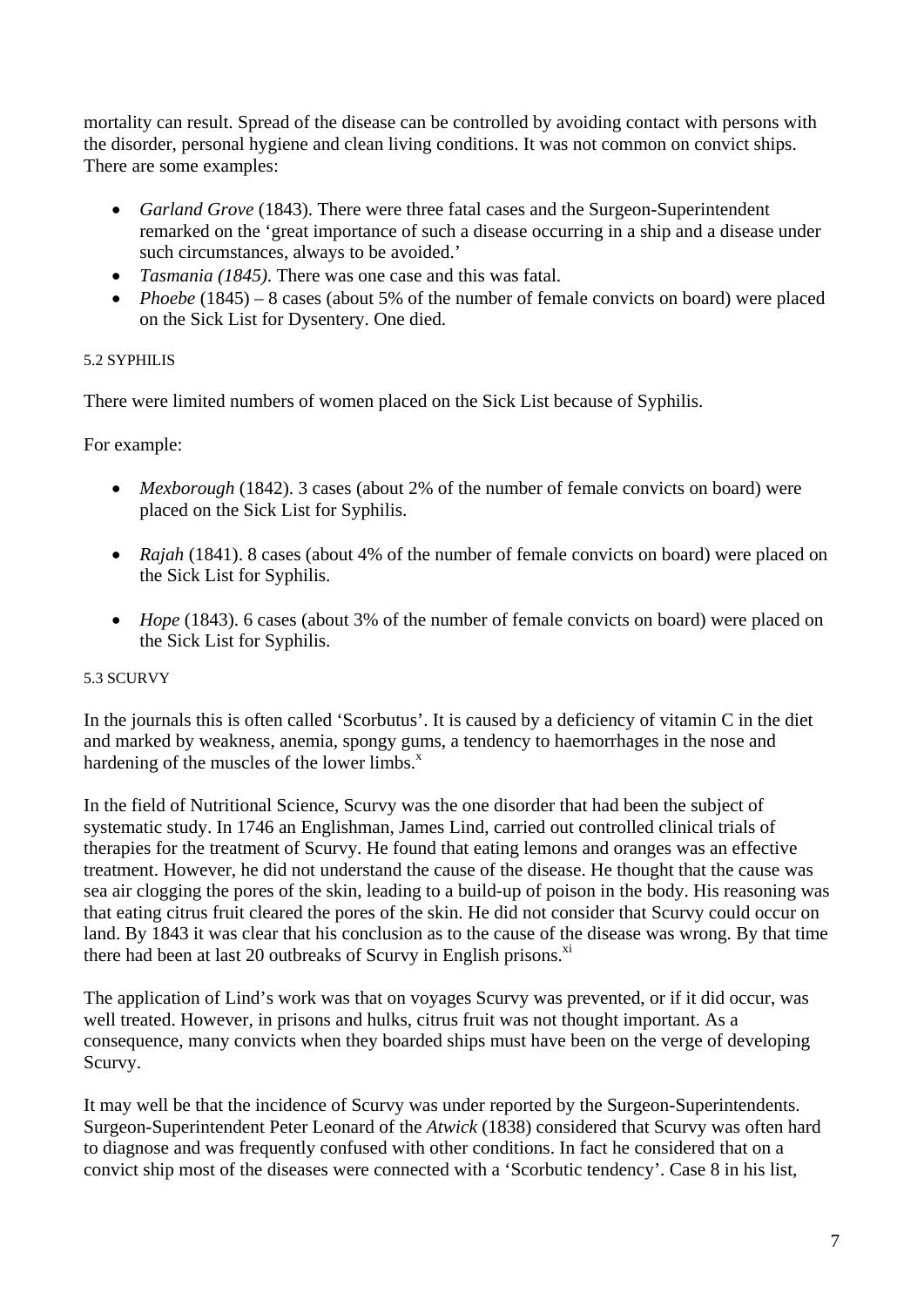Elizabeth Ellis, had Scurvy which commenced with symptoms of Pleuritis. She looked pale and sickly and had pain in her breast. After eight days, the symptoms of Scurvy became clear, with tender gums and discoloured patches on the extremities.

If Scurvy was hard to diagnose, incipient Scurvy was worse. This point is made by Katherine Foxhall and she relies on the opinion of Surgeon-Superintendent Pineo on a male convict ship, the *Lord Lyndock* (1838). He considered that the convicts had been properly fed on the voyage, but not in the prison in England. Scurvy was concealed 'under the convicts' appearance of wellbeing' and it was not until the ship had rounded the Cape of Good Hope, that the disease made its appearance.<sup>xii</sup>

. Examples of Scurvy are:

- *Midas* (1825). There were many cases but none were individually recorded. They rapidly recovered after being given lemon juice and other sources of vitamin C.
- *East London* (1843). This voyage is referred to above. Nineteen women died due to a combination of Diarrhoea and Scurvy.

### 5.4 MALNUTRITION

On the *East London* (1843) 12 children (25%) died from Marasmus (a severe form of malnutrition characterised by severe loss of weight and energy and unfortunately still seen today in some African countries). This outbreak of Marasmus appears to have been an isolated occurrence. However, many of the women and children were likely to have had malnutrition or nutritional deficiencies of a lesser order.

#### 6. COMMON MENTAL DISORDERS RELATED TO STRESS AND TRAUMA OF TRANSPORTATION

There is one word that occurs frequently in the journals – 'Hysteria'.

During the convict era it was believed that women (and only women) were apt to develop 'Hysteria'. As medical practitioners must do, the Surgeon-Superintendents saw the convicts' medical conditions in terms of the learning of the times. It was thought that up to 25% of women in Europe suffered from Hysteria– it was the 'great neuroses' of the time. It is hardly surprising that on a convict ship this was a common diagnosis.

The symptoms were said to be a loss of emotional control often resulting in uncontrollable screaming or weeping. Reading the journals today it is often difficult to know what was meant by a diagnosis of 'Hysteria'. A person who has not been to sea before, who is confined below deck and has been subject to many distressing or traumatic events, may well weep and may do so uncontrollably. Indeed it would take great powers of self-control and resilience not to do so. It does not follow that the person is suffering from a mental disorder. However, many of the women were so disturbed that it is likely that they were, or in the process of, developing a mental disorder.

There are a number of general observations by Surgeon-Superintendents indicating that Hysteria was very common on the voyage (and also in Van Diemen's Land). For example, Surgeon-Superintendent Charles Cameron on the *Midas* (1825) noted that:

> To mention the various cases of Epileptic and Hysteric fits I have had to attend to lately…some of them very severe, would be *endless*…' (Emphasis added.)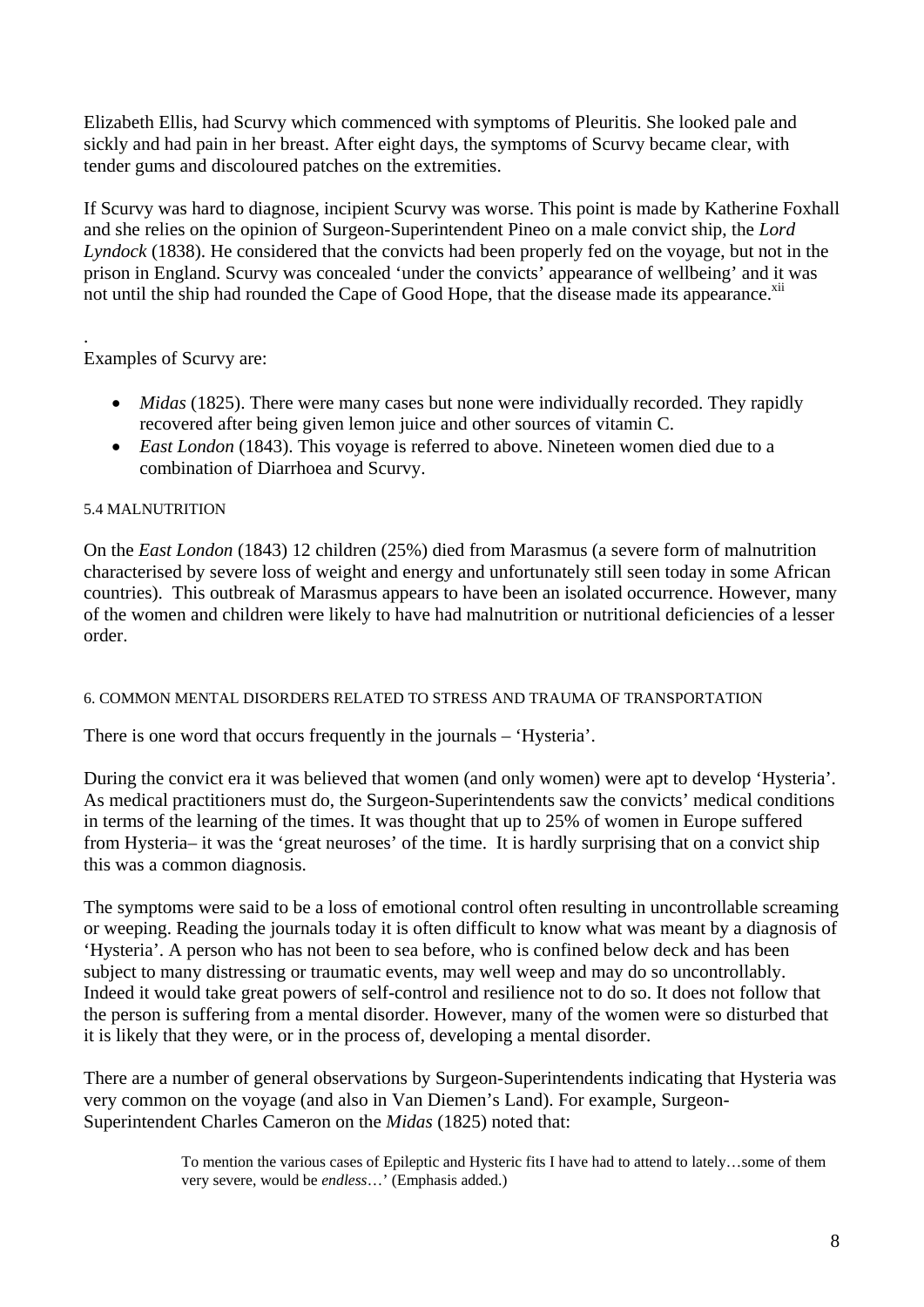In 1850 during the voyage of the *Duke of Cornwall* the Surgeon-Superintendent, Charles Smith, described many cases of Hysteria. On this voyage there were 200 female convicts on board and 32 children. The convicts embarked in Dublin. A great number suffered from hysterical episodes. Twenty were put on the Sick List because of Hysteria and many others had occasional hysterical fits of short duration.

Surgeon-Superintendent John Moody on the *Blackfriar* (1851) reported that during the voyage 'Hysterical Mania' was 'by no means uncommon'. He said that this was also the case in Van Diemen's Land. He considered that the condition was caused 'in nervous temperaments' by the heat when the ship was passing through the Tropics and by an 'indolent life'. However, a greater contributing factor he considered to be 'exciting the passions' (that is, excessive sexuality). Medical learning has changed and Hysteria is no longer regarded as a mental disorder. <sup>xiii</sup>

Today there are a variety of disorders and conditions that are known to be caused by mental trauma or stress. It is quite likely that many of the female convicts on the voyages were suffering from PTSD or would go on to develop it in future years.<sup>xiv</sup> There were further disorders which are discussed below.

#### 6.1 SUPPRESSED MENSTRATION

A high incidence of suppressed menstruation was an inevitable consequence of Transportation. The Surgeon-Superintendents usually considered the cause to be Hysteria. In this they were mistaken. There can be various causes of failure to menstruate. Suppressed menstruation can be caused (or aggravated) by malnutrition and stress. This may be an evolutionary development. If a woman becomes pregnant during a long and stress journey, her chance of survival (and that of her baby are significantly reduced).

A further cause of suppressed menstruation is disruption to the biological rhythms of the body. The 'Circadian Clock' in particular should be noted. This is a person's behaviour over a 24 hour period and for all of us it is synchronised with times of light and darkness. Where the pattern is disrupted, problems can follow. For example, female shift workers and flight attendants who work on long distance flights may find that their systems become out of sync with the external light cycle.<sup>xv</sup> This can affect menstruation.

Biological rhythms are certainly likely to be upset when a woman is cast into a dark prison, transported across the hemispheres, separated from their home and children, confined, starved and perhaps abused in transit. Circadian and many other internal biorhythms are likely to be at least altered, if not fractured.

In the journals, there are many instances of suppressed menstruation. For example, Abigail Calaghan was 23 years of age and travelled on the *Hope* (1842). She had not menstruated since she was arrested. This continued for three months until the ship sailed. During the voyage she had pains in various parts of the body and was diagnosed as suffering from Hysteria. Her treatment included opium. Her periods started to come back slowly and by the end of the voyage, she was in a tolerable state of health.

On the voyage of the *Margaret* (1843) there were many cases. The ship sailed from Woolwich. The Surgeon-Superintendent recorded that Hysteria Amenorrhoea (the absence of a menstrual period) was common.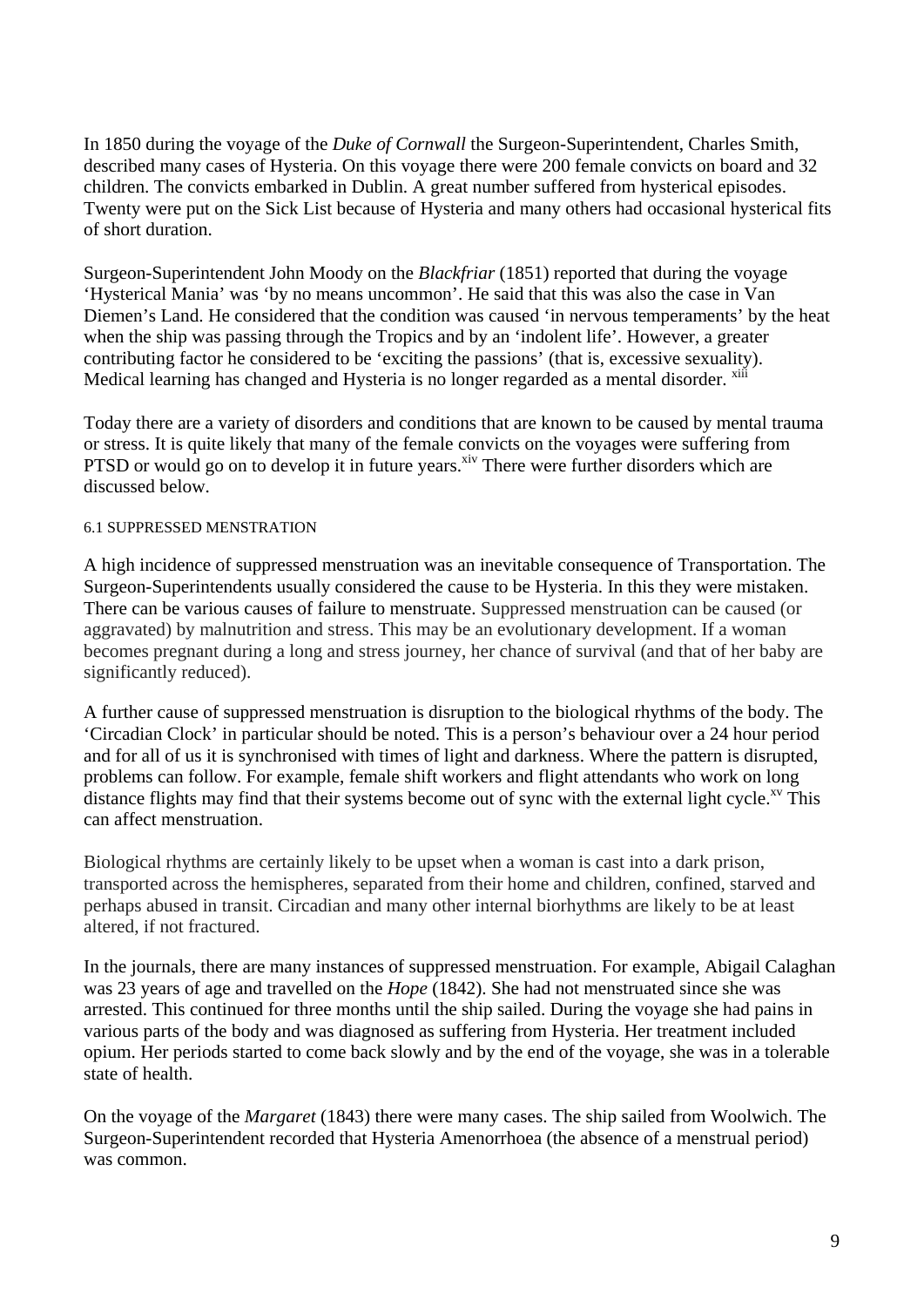On the *Elizabeth and Henry (*1848) the Surgeon-Superintendent commented that the majority of convicts requiring hospital treatment had conditions connected with 'uterine functional derangement of one kind or another, most generally from suppressed menstruation'. There were also cases of 'Hysteria, simulating apoplexy and deranged digestion'.

#### 6.2 PSYCHOSOMATIC REACTIONS

Today it is well known that stress or trauma can lead to an illness which does not have a physical cause, a 'psychosomatic reaction'. The technical term for this is 'somatisation disorder'. It is likely that many of the cases of Hysteria were in reality somatisation disorders brought on by the stress of the voyage and other circumstances related to Transportation.

The disorder arises when a person who has been traumatised is unable to deal with basic feelings such as anger, happiness or fear. This may cause the person to experience emotions as physical problems. In other words, an emotional disturbance is converted into a physical one.

These disorders may result in problems with the digestive system, failure to menstruate, chronic pain, conversion symptoms (where a physical condition has not an apparent cause), cardiopulmonary symptoms or sexual problems.

There are many examples in the journals where a female convict suffered from Hysteria coupled with another disorder(s). For example, Sarah Day on the *Brothers* (1824) had a number of medical problems and was diagnosed as suffering from Hysteria. She was a 'delicate made girl who had been 'on the town' [that is, a prostitute]. The Surgeon-Superintendent's notes include the following observations:

> …she was seized by pain in the bowels…she screams in a terrific manner…the pain remits for 5 or 10 minutes; it is accompanied by *globus hystericus* [a sensation of having a lump or obstruction in the throat when there is not one] …objects around her appear confused and her brain feels disturbed…she talks rationally but on irrational subjects and is not conscious of the objects that surround her…she sometimes sighs and then falls into a fit of laughter in which she continues, till, being exhausted, she falls into a state of insensibility…her looks indicate wildness…*she has no recollection of past events*…a paroxysm continued for two hours-there was delirium, laughing and a certain degree of wantonness in the looks as if *furor uterinus* [female Hysteria] were present. (Emphasis added.)

The *Hope* (1842) saw a number of cases of Hysteria associated with apparent physical disorders. The Surgeon-Superintendent, Richard Lewis, made notes on four. They were:

• Mary Crimey

Mary was 30 years of age. She became ill in the harbour of Dublin. She was diagnosed with Hysteria. She also had bowel problems. Sometimes she would be mirthful and at other times depressed with great fretfulness. Her treatment included opium. (This is no longer considered to be an appropriate treatment for patients with a possible mental disorder. Opium may in fact make a mental disorder worse.)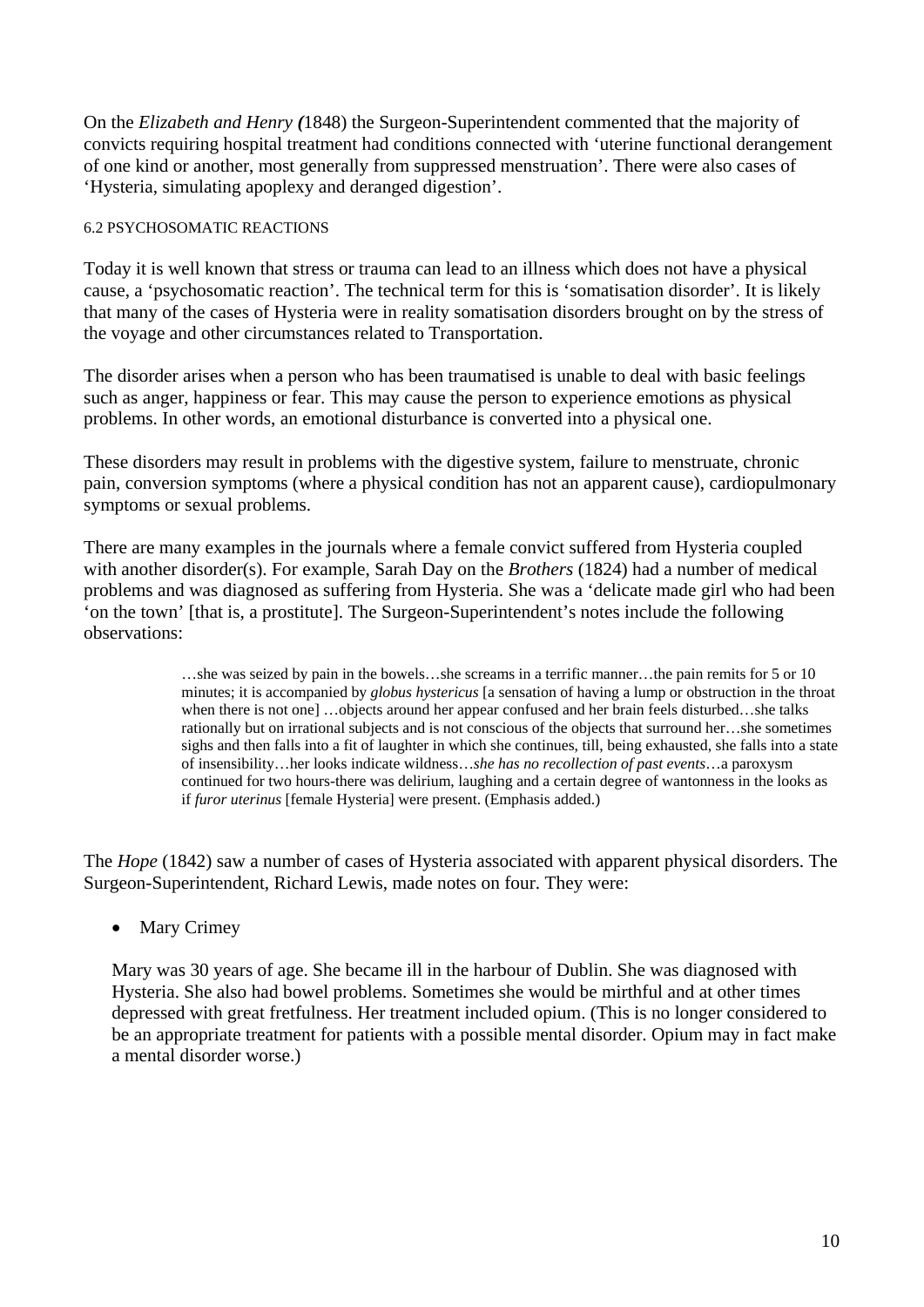### Mary Hannikan

Mary was 18 years of age and had a 'delicate constitution and nervous temperament'. She suffered badly from sea sickness and vomited incessantly. Mary suffered 'hysterical convulsions' and was diagnosed with Hysteria. Her treatment included opium. She gradually recovered.

### • Ellen Lovett

Ellen was 22 years of age. She did not menstruate during the entire voyage. She had missed several periods before the ship left. Early in the voyage, Ellen suffered severe pain in the left side and throbbing pain in the temple. At times she had great distress and difficulty in breathing, nearly to the point of suffocation and presented a most alarming appearance. The Surgeon-Superintendent performed a full bleeding on two occasions. Up to 20 ounces of blood was taken. She could not use her bowels without medicines.

Ellen was diagnosed with Hysteria. The Surgeon-Superintendent considered that Ellen was one of many women during the voyage who suffered from 'disturbance of the functions of the uterus'. She also had 'simulated Asthma' which caused alarming Paroxysms on three occasions. He considered that the full bleedings helped her symptoms but the function of the uterus principally was not so readily restored. This conclusion is based on the erroneous view then held by many physicians that Hysteria was caused by the movement of the Uterus, or a 'wandering Uterus'. In other words, he thought that Ellen's Uterus had moved out of position.

### 6.2 ANGER MANAGEMENT ISSUES

It is common for people who have been traumatised or who are suffering from stress to direct their anger against others.

The *Rajah* (1841) left Woolwich with 207 female convicts and 26 children. The Surgeon-Superintendent, James Donovan, noted that the first female convicts to embark at Woolwich were from Millbank Penitentiary (151 convicts and 6 of their children).

The Surgeon-Superintendent considered that a number were suffering from 'insanity'. He understood that in the Millbank Penitentiary they had been subjected to the Silent System. (Under this system the prisoners were strictly forbidden from talking with other prisoners and made to perform monotonous tasks.) Some of the female convicts were showing 'violent symptoms of derangement'. The women had 'faces of derangement'. There were a number of epileptic and hysterical seizures. Five had to be removed from the ship before it sailed.

#### 6.3 DEPRESSION

People who have been traumatised or stressed may develop Depression. This can take a number of forms.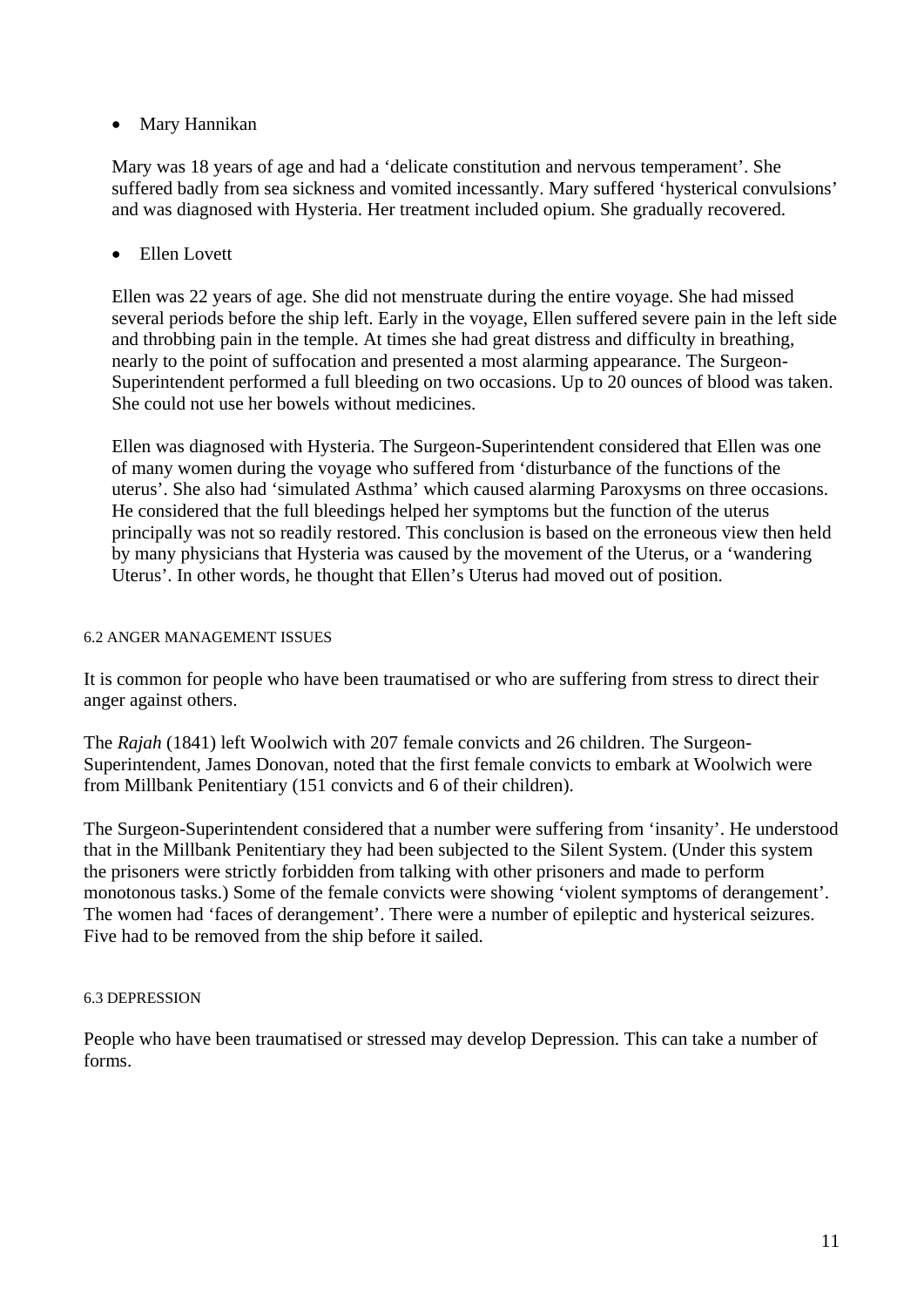### *Detachment from life*

Depressed people often become detached from life and unwilling to join in normal activities in the home or the workforce. It is to be expected that women on convict ships would have felt depressed but their responses went well beyond normal mood changes.

It should be remembered that, detachment from life and lack of energy can also be caused by nutritional deficiencies, namely a lack of iron or vitamin B12. The symptoms may not be caused by a mental condition at all.

Miss Falloon on the *Brothers* (1824) was diagnosed with 'Hysteria/Nostalgia'. She was 18 years of age. She had no obvious physical issues. The Surgeon-Superintendent noted that she took to her bed as soon as the ship weighed [anchor] at Gravesend. He said:

> …she is irritable, will not allow any examination to be made, nor scarcely admit her hand to be touched. She has no appetite…a melancholy pervades her mind…The remote cause of her present state seems to be mental affliction at being taken from England and having a lover behind…internal senses wander at times…unwillingness to be disturbed.

At other times she had 'delirium and fits of screaming prevailing nearly all night…' At other times she was 'perfectly sensible…has a good appetite…has no pain…she will not quit her bed.'

#### *Not wishing/expecting to live*

Depressed people may develop a belief that they will not live much longer or may simply wish they were dead. Some become suicidal.

Mary McGowan on the *Lord Sidmouth* (1823) had a bowel complaint and a 'miserable foreboding of death'. Her treatment included half a grain of opium twice a day. Mary did not respond well. She attacked the Surgeon-Superintendent in the 'most violent manner' regarding the soreness of her mouth and accused the Surgeon-Superintendent of having 'beguiled her'. She used 'many hard sayings and vile epithets not fit to repeat'. The Surgeon-Superintendent tried all in his power to placate her, 'instancing the wonderful effect of the medicine'. However, 'neither entreaty nor force could prevail on this wretch…she departed this life in the harbour of Rio Janeiro'.

Ann Stanley on the *Garland Grove* (1843) was suicidal. Ann presented to the Surgeon with labour pains, having repeated complained of 'false pains'. He considered that she was 'mentally weak'. She had attempted to hang herself in Liverpool Jail. She would not take her child, yet answered questions rationally. Since she came on board she had been 'wandering in her mind'. The Surgeon-Superintendent shaved her head and applied cold lotions constantly. She has been 'very indolent, dirty and careless in her person'. She died suddenly of apoplexy with blood issuing from her nose and mouth.

Ellen Sullivan on the *Tasmania* (1844) was a 'very delicate' woman. She had been in 'a low desponding state since she has been on board'. She also had griping pains in her stomach. She persisted in suckling her child. As she was confined to bed, her child was taken from her and put into the care of another woman. She stated she was 'sure to die' and did so about one month before Hobart was reached. The immediate cause of death appears have been a refusal or inability to eat and dysentery.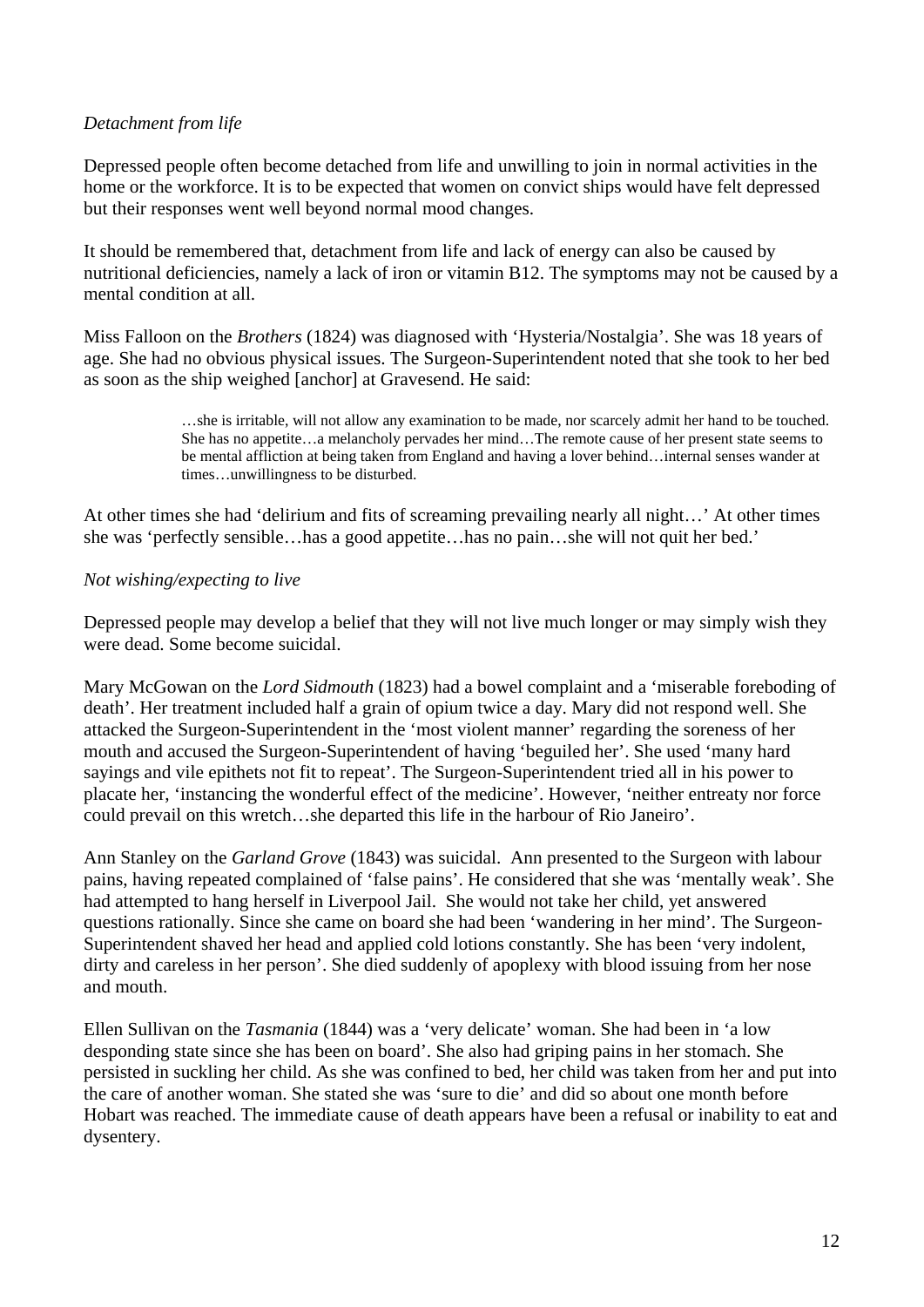#### 6.4 PARANOIA

People who have been traumatised or stressed may develop an altered capacity to form relations with others. This can include an inability to trust others.

Mary Wilson on the *Brothers* (1824) was 'insane in many of her ideas, and foolish almost in all'. She lived apart from the other women on the voyage because of her 'suspicious temper' and would not take medicine for fear that the Surgeon-Superintendent would poison her.

Mary Griffon on the *Tasmania* (1845) was diagnosed with 'Partial Insanity'. She had three small children. Her behaviour was:

> 'very oculant [secretive] she is more vindictive and had secreted in her bed an iron bar, threatening everybody…paroxysm of rage without cause…it has been found necessary to separate her from the others by confining her in a solitary box…she is suspicious of her mess mates'.

When the time the ship arrived in Hobart she 'appeared tranquil and said she was very sorry for her former behaviour'. Unfortunately her tranquil frame of mind did not continue. By July 1849 Mary was a patient in the New Norfolk Asylum. She escaped from the Asylum but was caught on 23 July 1849 and returned to the Asylum 'being insane'.<sup>xvi</sup>

Stephen Lucas

1

Dr Peter Lucas MBBS

<sup>ii</sup>Article 37 of the Instructions to the Surgeon-Superintendents provided for the making of the journals. The Instructions are set out as an appendix to the *Report of the Select Committee on Transportation* (House of Commons 14 July 1937). http://books.google.com.au/books?id=iklDAAAAcAAJ&pg=PA350&lpg=PA350&dq=instructions+to+surgeon+superint endents&source=bl&ots=YiB68le1Dm&sig=PIXn0laq7xxROKtRhbmOBSxJzhY&hl=en&sa=X&ei=MelZU-\_aEMzlAXVlIGgCg&ved=0CEAQ6AEwCA#v=onepage&q=instructions%20to%20surgeon%20superintendents&f=false

iii Kenneth J Carpenter (Department of Nutritional Sciences, University of Berkeley), *A Short History of Nutritional Science: Part 1 (1785-1885),* American Society for Nutritional Sciences. J. Nutr.133:638-645 (2003).

iv (GB Rogers and KD Bruce, *Journal of Epidemiology and Infection,* Nov 2013. http://www.ncbi.nlm.nih.gov/pubmed/?term=Challenges+and+opportunities+faecal+microbiota+transplantation+therapy

<sup>&</sup>lt;sup>i</sup> Transcriptions of the journals appear on the website of the FCRC. They are an invaluable resource made possible by the extensive work of volunteers of the FCRC.

http://www.femaleconvicts.org.au/index.php/convict-ships

v In an article by Katherine Foxhall, *From Convicts to Colonists: the Health of Prisoners and the Voyage to Australia 1823-1853*, Journal of Imperial Commonwealth History (2011), p.9 two examples are given. In 1851 the Surgeon-Superintendent on the *William Dare* rejected 41 women from the Grangegorman Government Female Prison (Dublin). In the same year Surgeon-Superintendent Moody (*Blackfriars)* asked the prison surgeon not to bring for his consideration for admittance to the ship 'Women in an advanced stage of pregnancy or immediately after their confinement, women who from disease or age have lost their teeth or those who have suffered serious mental affections'.